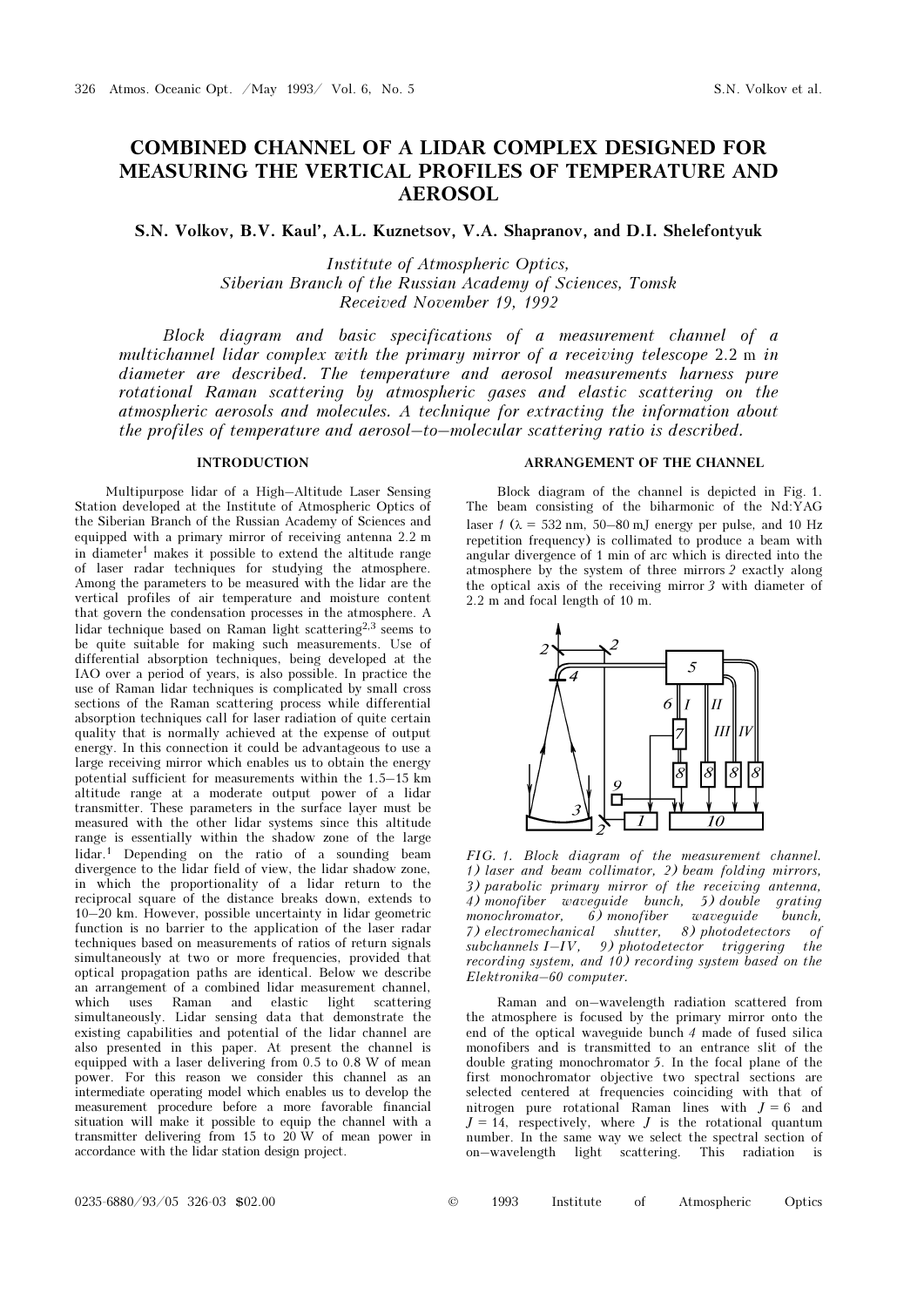transported by the waveguide bunch 6 to the photodetector 8 of subchannel I. The electromechanical chopper 7 is inserted in front of the photodetector to chop off the scattered radiation coming from the altitudes below 15–20 km. An electromagnetic head of the chopper generated electric pulses which after scaling down are used as synchronization pulses to actuate the laser shutter at a frequency of 10 Hz.

Extraneous light scattered by the optical parts of the first monochromator introduces the on–wavelength background. The intensity of this background is about  $10^{-4}$ of the input one. The main portion of this extraneous background is concentrated by the second monochromator within a small region in the focal plane of the second monochromator objective. The intensity of this background radiation is comparable to that of pure rotational Raman lines of  $N_2$  molecules. This background radiation is transmitted to the photodetector 9 of subchannel II through the bunch of monofiber waveguides. Subchannel II is intended to determine excess of aerosol light scattering over the molecular one at the altitudes the signal from which is chopped off by the chopper in subchannel I.

Radiation of two sections of pure rotational Raman spectrum of  $N_2$  and  $O_2$  molecules is transported by two monofiber waveguide bunches to the photodetectors of subchannels III and IV. The suppression of the on– wavelength background in these subchannels is about  $10^{-8}\,$ of its intensity. For photodetectors we used photomultipliers  $FEU-104$  preselected to provide the necessary quality of photocounting. Photocounts from all subchannels are recorded by a four–channel photon counter built in the Elektronika–60 computer. Count rate is equal to 25 MHz.

#### MEASUREMENT TECHNIQUE

An example of all four signals from the subchannels of the Raman channel of High–Altitude Lidar Station is shown in Fig. 2. Each signal is described by a lidar equation

$$
N_i(h) h^2 = A_i G_i(h) \beta_i(h) \exp \left\{ -2 \int_0^h s(h') dh' \right\},
$$
 (1)

where  $i = 1, 2, 3,$  and 4,  $N_i$  is the number of recorded photons coming from the gate centered at the altitude  $H$ ,  $A$ is the instrumental constant of the *i*th subchannel,  $G_i(h)$  is the geometric function of the  $i$  th optical train including the receiving antenna, and  $\beta_i(h)$  is the backscattering coefficient at the operation wavelength of the  $i$  th subchannel.

The quantities entering into the system of equations (1) are related to each other as follows:

$$
\beta_1 = \beta_2 = \beta_a + \beta_m , \qquad (2)
$$

$$
\beta_3 + \beta_4 = k \beta_m \,, \tag{3}
$$

where  $\beta_a$  and  $\beta_m$  are the on–wavelength aerosol and molecular components of backscattering coefficient,  $k$  is the proportionality factor,

$$
G_1(h) = F(h) G(h) , G_2(h) = G_3(h) = G_4(h) = G(h) , (4)
$$

 $G(h)$  is the geometric function of the lidar optical receiving antenna, and  $F(h)$  is the geometric function of the

electromechanical shutter varying from 0 to 1. Because of relatively small frequency shifts of pure rotational Raman lines of N<sub>2</sub> and O<sub>2</sub> molecules, the extinction coefficient  $\sigma(h)$ is assumed to be identical for all the four subchannels.

It can be easily shown that from relations  $(1)$ – $(4)$  it follows that

$$
N_1(h)/N_2(h) = F(h)A_1/A_2 ,
$$
 (5)

$$
R(h) = \kappa N_2(h) / (A_2 N_3(h) / A_3 + A_2 N_4(h) / A_4) , \qquad (6)
$$

where  $R(h) = [\beta_a(h) + \beta_m(h)]/\beta_m(h)$  is the so–called scattering ratio.



FIG. 2. Lidar returns recorded in subchannels I–IV (curves  $1-4$ , respectively). N is the number of photocounts per range resolved gate  $\Delta H = 480$  m averaged over 10<sup>4</sup> laser shots.

The values  $N_i(h)$  are measured during the course of sounding. The ratios  $A_i/A_j$  are determined by the corresponding calibration as the ratios of the subchannel photodetector responses to equal light fluxes. The coefficient  $\boldsymbol{k}$ is averaged over a set of calibration measurement data in which the ratio  $R(h)$  may be set *a priori*.

Thus relations (5) and (6) enable one to determine the geometric function of the mechanical shutter  $F(h)$  and as a consequence, the scattering ratio within the uncertainty zone of the geometric function of the lidar antenna. In addition, the sum of lidar returns in the third and fourth subchannels allows sufficiently accurate estimation of this function by calculating the Raman lidar returns from the lower atmospheric layers using the altitude behavior of the molecular atmospheric density and the values of Raman lidar returns at altitudes of from 15 to 20 km (where the return signal is proportional to  $h^{-2}$ ) as calibration data.

The temperature profile of the atmosphere is reconstructed from the ratio of return signals in subchannels III and IV. According to the technique described in Ref. 4, the profile  $L(h)$  is related to the temperature profile as follows:

$$
L(h) = [N_3(h) - n_3] / [N_4(h) - n_4] = \exp [\alpha / T(h) + b], (7)
$$

where  $N_3(h)$  and  $N_4(h)$  are lidar returns in subchannels III and IV, in photocounts;  $n_3$  and  $n_4$  are the products of the mean dark current count rates by the gate duration and